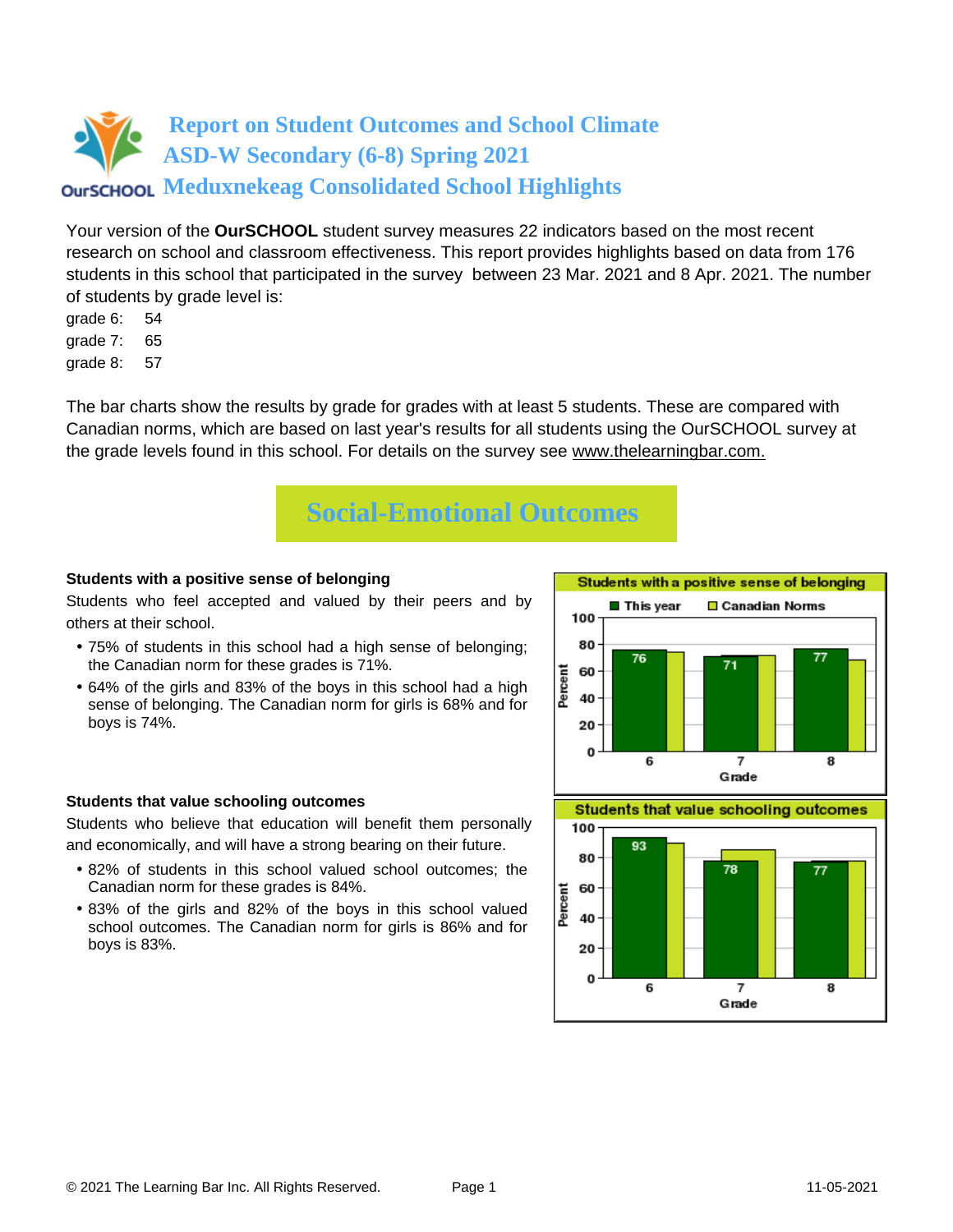## **Social-Emotional Outcomes**

### **Students that are regularly truant**

Students who skip classes or miss days at school without a reason, or arrive late for school or classes.

- In this school, the student truancy rate was 2%; the Canadian norm for these grades is 7%
- In this school, the truancy rate for girls was 3% and for boys, 2%. The Canadian norm for girls is 5% and for boys is 8%.





Students that do not get in trouble at school for disruptive or inappropriate behaviour.

- In this school, 93% of students had positive behaviour; the Canadian norm for these grades is 93%.
- 100% of the girls and 88% of the boys in this school with positive student behaviour at school. The Canadian norm for girls is 97% and for boys is 89%.

### **Students who are interested and motivated**

Students who are interested and motivated in their learning.

- 51% of students in this school were interested and motivated; the Canadian norm for these grades is 51%.
- 54% of the girls and 50% of the boys in this school were interested and motivated. The Canadian norm for girls is 52% and for boys is 50%.





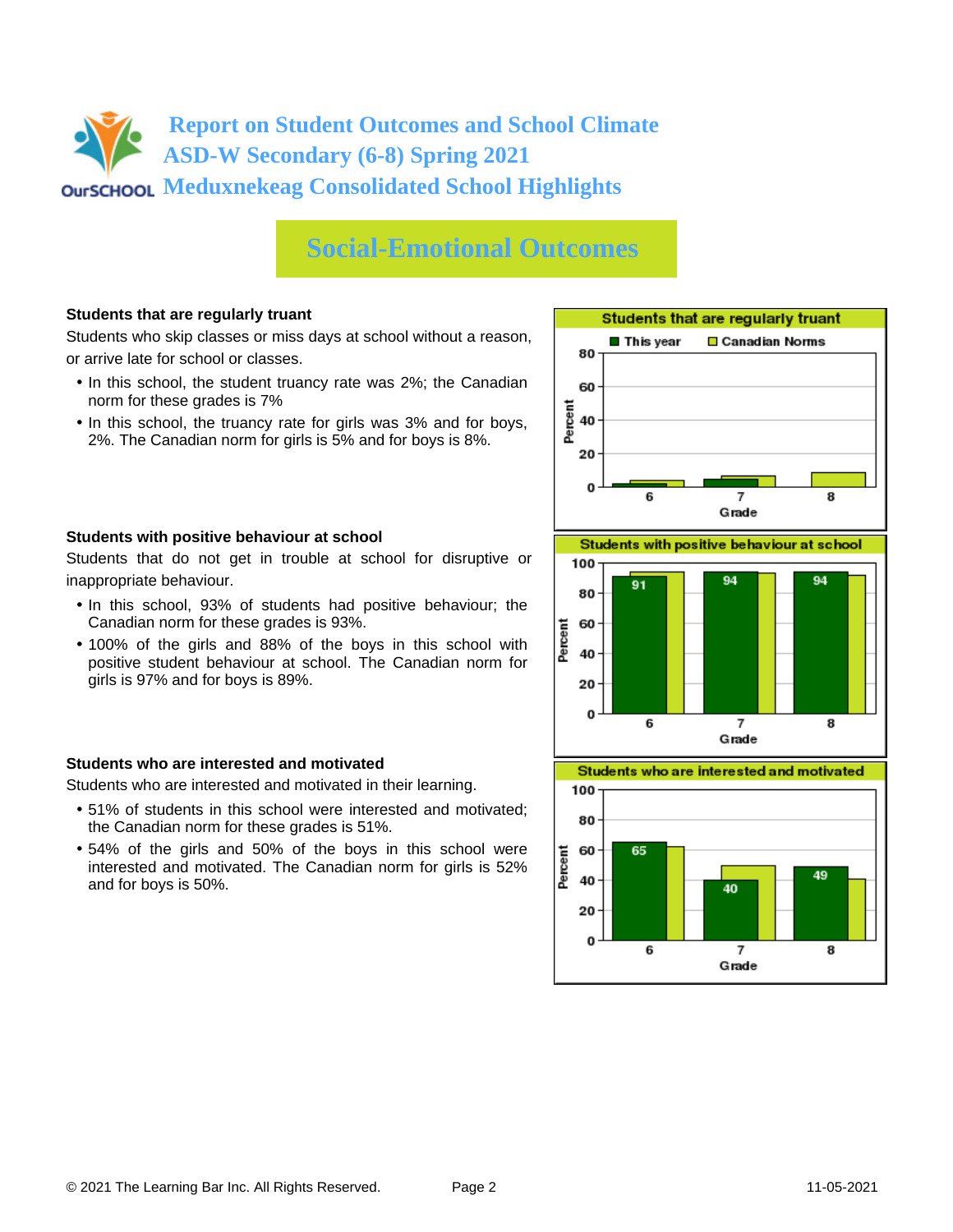## **Social-Emotional Outcomes**

## **Effort**

Students who try hard to succeed in their learning.

- 79% of students in this school tried hard to succeed; the Canadian norm for these grades is 78%.
- 78% of the girls and 82% of the boys in this school tried hard to succeed. The Canadian norm for girls is 79% and for boys is 77%.



### **Students with moderate or high levels of anxiety**

Students who have intense feelings of fear, intense anxiety, or worry about particular events or social situations.

- 24% of students in this school had moderate to high levels of anxiety; the Canadian norm for these grades is 23%.
- 37% of the girls and 11% of the boys in this school had moderate to high levels of anxiety. The Canadian norm for girls is 29% and for boys is 16%.

### **Students with moderate or high levels of depression**

Students who have prolonged periods when they feel sad, discouraged, and inadequate.

- 20% of students in this school had moderate to high levels of depression; the Canadian norm for these grades is 18%.
- 26% of the girls and 13% of the boys in this school had moderate to high levels of depression. The Canadian norm for girls is 23% and for boys is 14%.

Students with moderate or high levels of anxiety



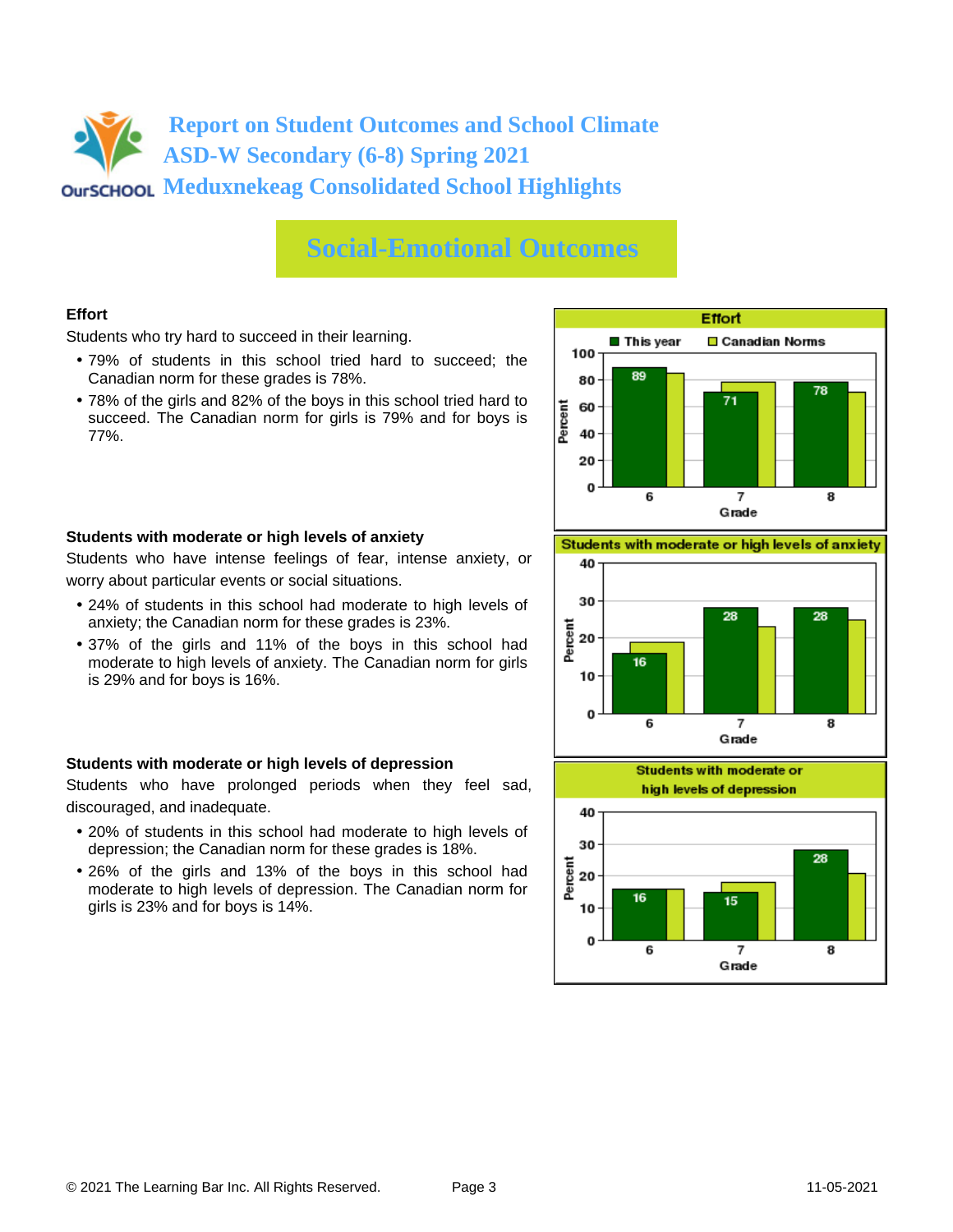## **Social-Emotional Outcomes**

## **Life Satisfaction**

Students who are satisfied with the overall quality of their lives.

- 73% of students in this school had positive life satisfaction.
- 69% of the girls and 80% of the boys in this school had positive life satisfaction.

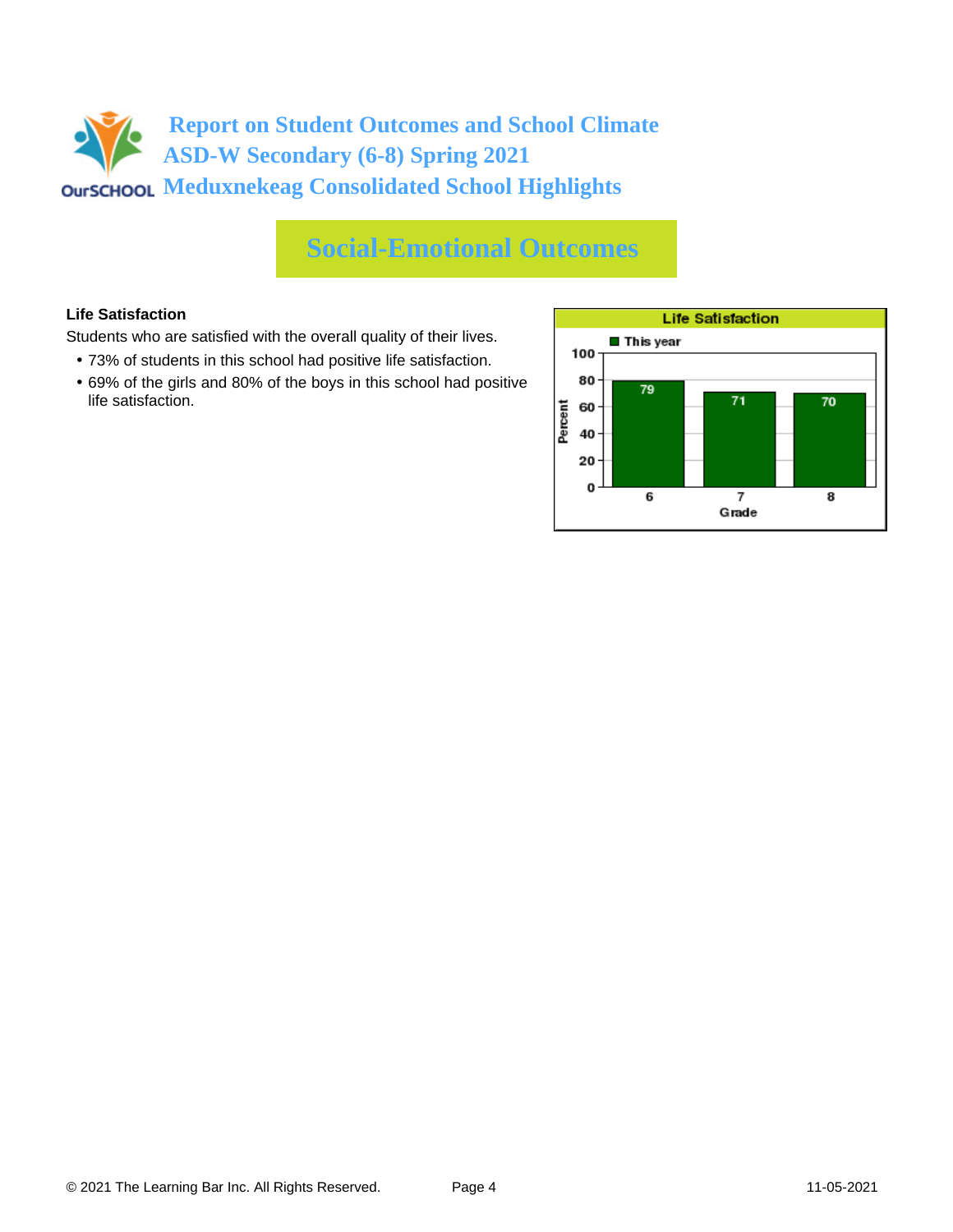## **DRIVERS of Student Outcomes**

### **Effective learning time**

Important concepts are taught well, class time is used efficiently, and homework and evaluations support course objectives.

- In this school, students rated effective classroom learning time 7.9 out of 10; the Canadian norm for these grades is 7.4.
- In this school, effective classroom learning time was rated 7.9 out of 10 by girls and 7.9 out of 10 by boys. The Canadian norm for girls is 7.4 and for boys is 7.4.



## **Rigor**

Students who find the classroom instruction is well-organized, with a clear purpose, and with immediate and appropriate feedback that helps them learn.

- In this school, students rated rigor 7.7 out of 10; the Canadian norm for these grades is 7.1.
- In this school, rigor was rated 7.8 out of 10 by girls and 7.6 out of 10 by boys. The Canadian norm for girls is 7.1 and for boys is 7.

## **Bullying, exclusion, and harassment**

Students who are subjected to physical, social, or verbal bullying, or are bullied over the internet.

- 22% of students in this school were victims of moderate to severe bullying in the previous month; the Canadian norm for these grades is 23%.
- 22% of the girls and 22% of the boys in this school were victims of moderate to severe bullying in the previous month. The Canadian norm for girls is 22% and for boys is 24%.



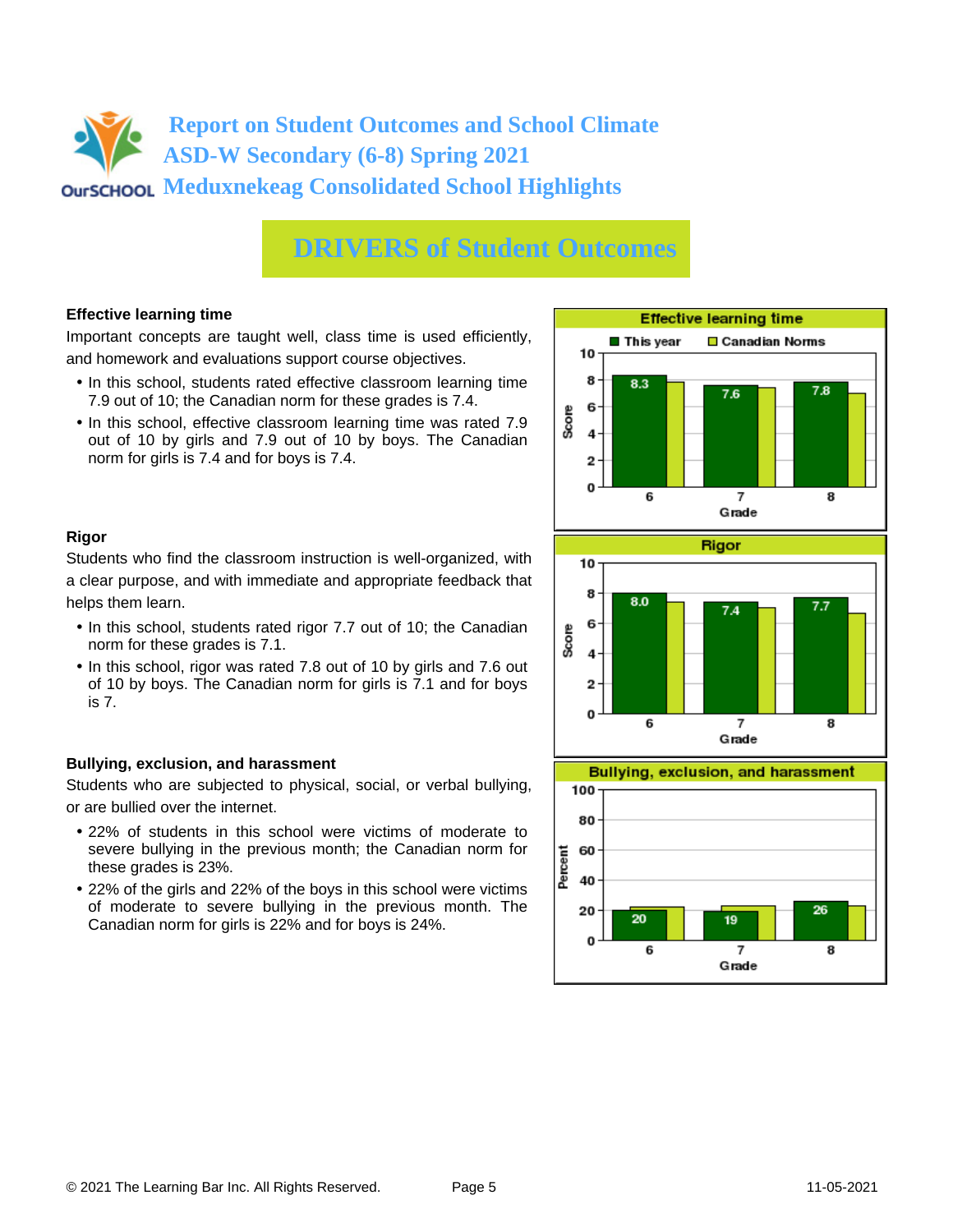

## **DRIVERS of Student Outcomes**

### **Feel safe attending this school**

Students who feel safe at school as well as going to and from school.

- 79% of students felt safe attending the school; the Canadian norm for these grades is 65%.
- 86% of the girls and 77% of the boys felt safe attending the school. The Canadian norm for girls is 65% and for boys is 65%.

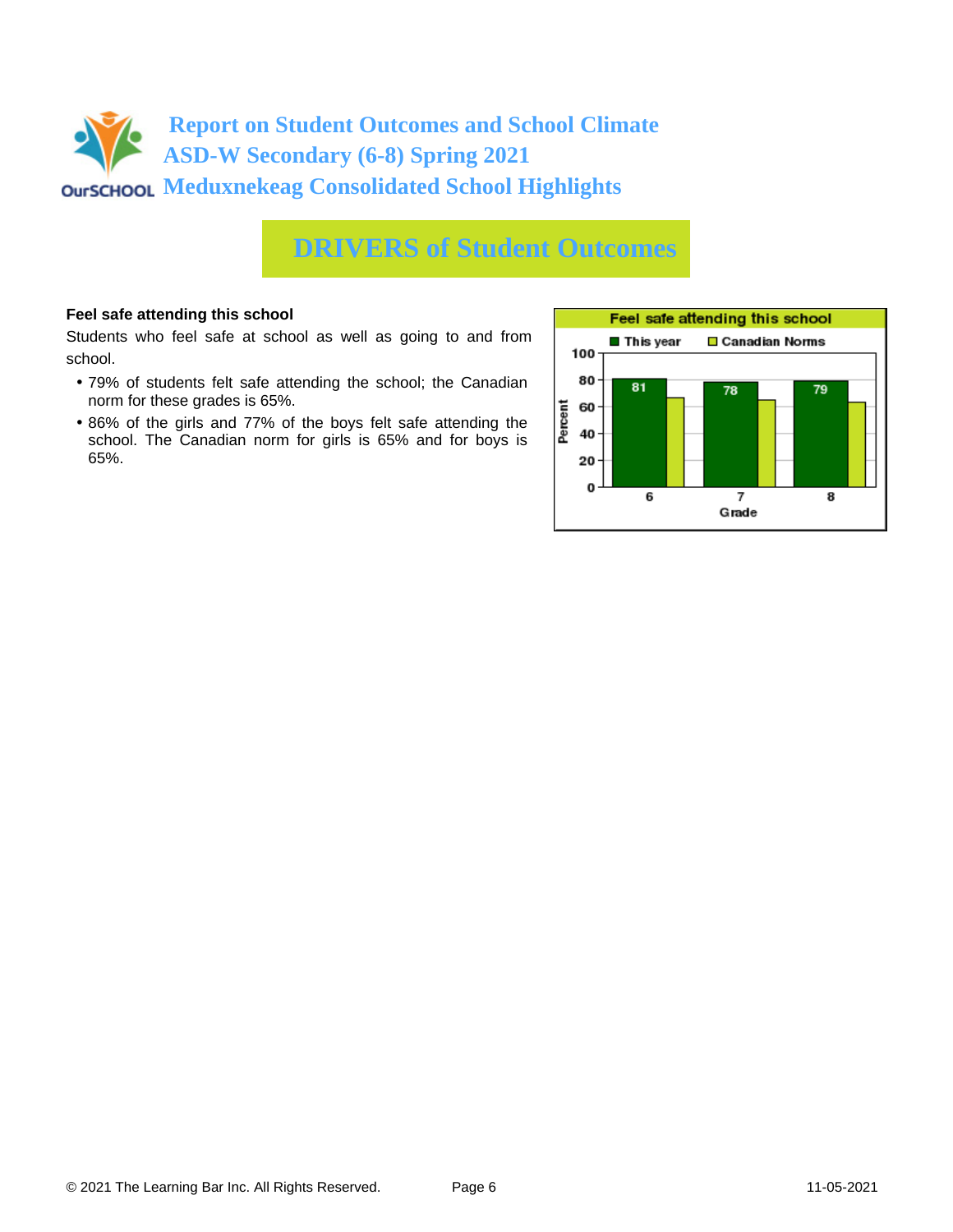# **Demographic Factors**

### **Language spoken at home**

Students are asked to indicate the language they speak most often at home.

- 94% of students in this school speak English at home.
- 1% of students in this school speak French at home.
- 1% of students in this school speak other languages at home.
- 4% of students in this school speak English and French at home.
- 1% of students in this school speak English and another languages at home.
- 0% of students in this school speak French and another languages at home.

### **Grade repetition**

Students who have repeated one or more grades at school since kindergarten.

- 2.3% of students in this school have repeated a grade at school.
- 1.3% of the girls and 3.2% of the boys in this school have repeated a grade at school.

### **Time student has lived in Canada**

Students who were born in Canada.

- 93% of students in this school were born in Canada.
- 95% of the girls and 91% of the boys in this school were born in Canada.



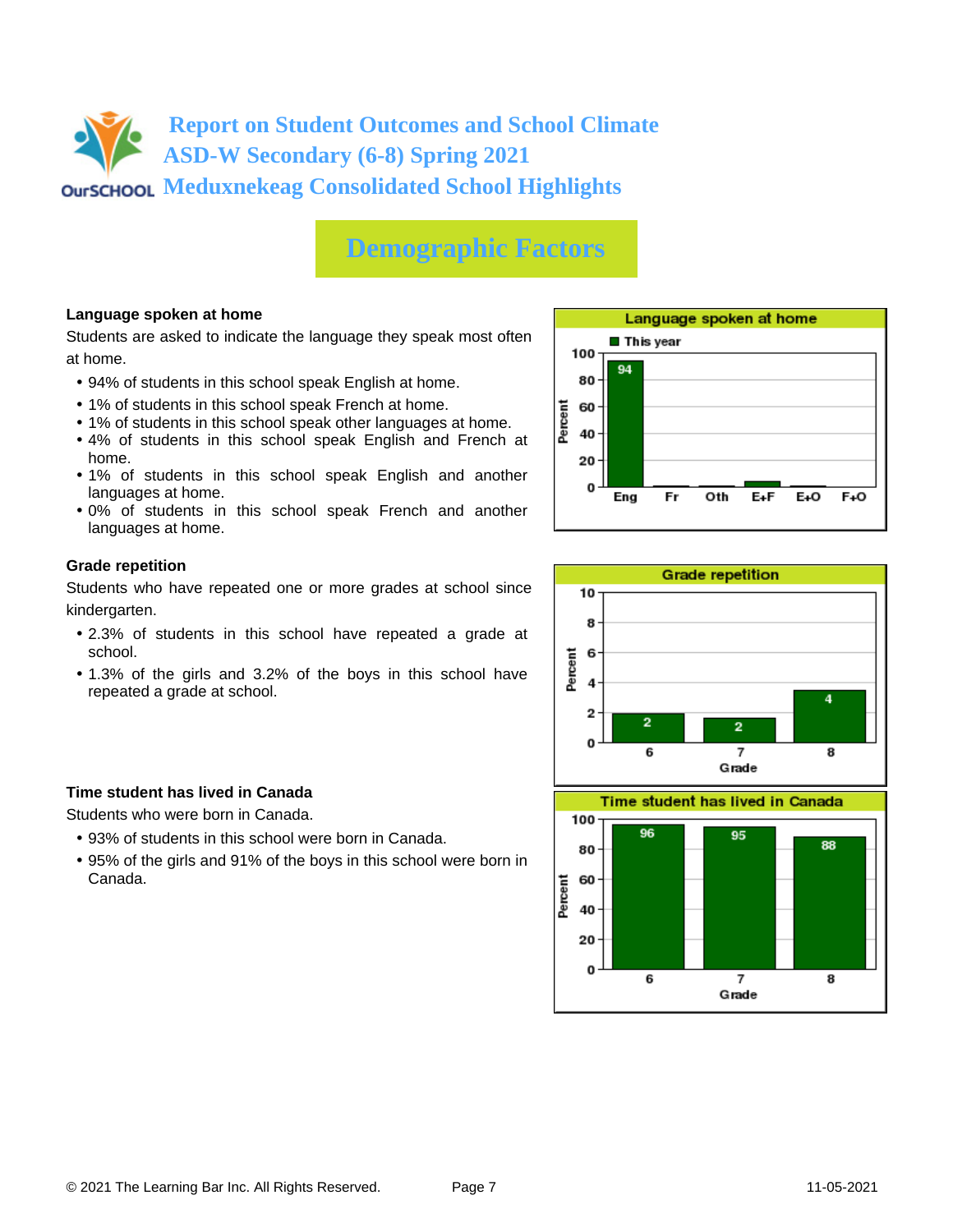# **Demographic Factors**

## **Indigenous Status**

Students who identified as Indigenous, that is, First Nations, Métis, or Inuk.

- 11% of students in this school identified as Indigenous.
- 14% of the girls and 9% of the boys in this school identified as Indigenous.



## **Disability**

**Change school**

moved.

The percentage of students that have a Disability that limits their participation in school activities and learning.

• 7% of students in this school have a disability.

Students who have changed schools for reasons below.

advantage of a different program.

were expelled from their old school.

• 4% of the girls and 11% of the boys in this school have a disability.

• 16.7% of students in this school changed school because they

• 3.1% of students in this school changed school to take

• 0.6% of students in this school changed school because they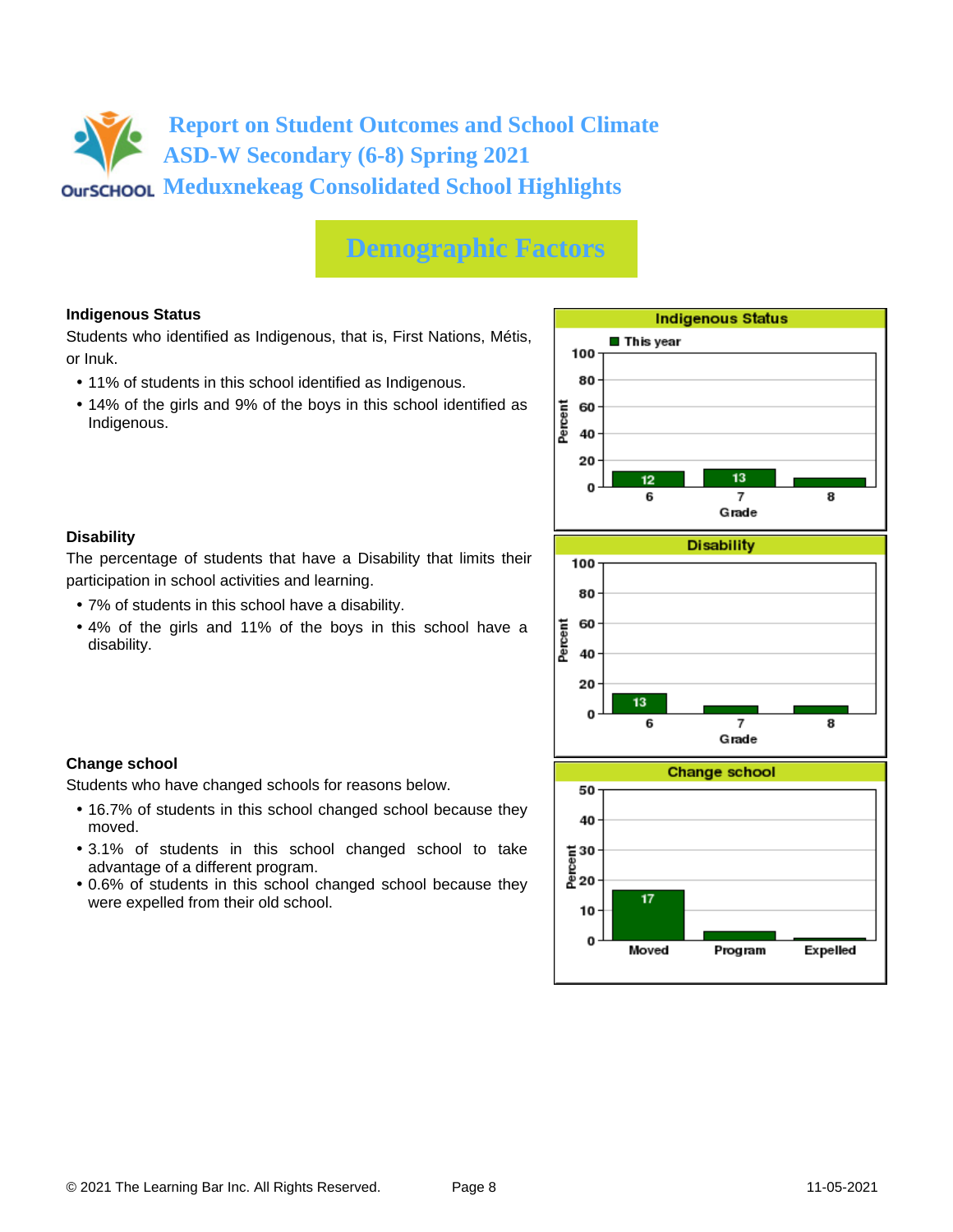

## **Demographic Factors**

### **Instructional Environment**

The percentage of students learning at home, at school, or a combination of both.

• 94% of students in this school are learning at school. 2% of students in this school are learning at home. 4% of students in this school are learning both at school and at home.

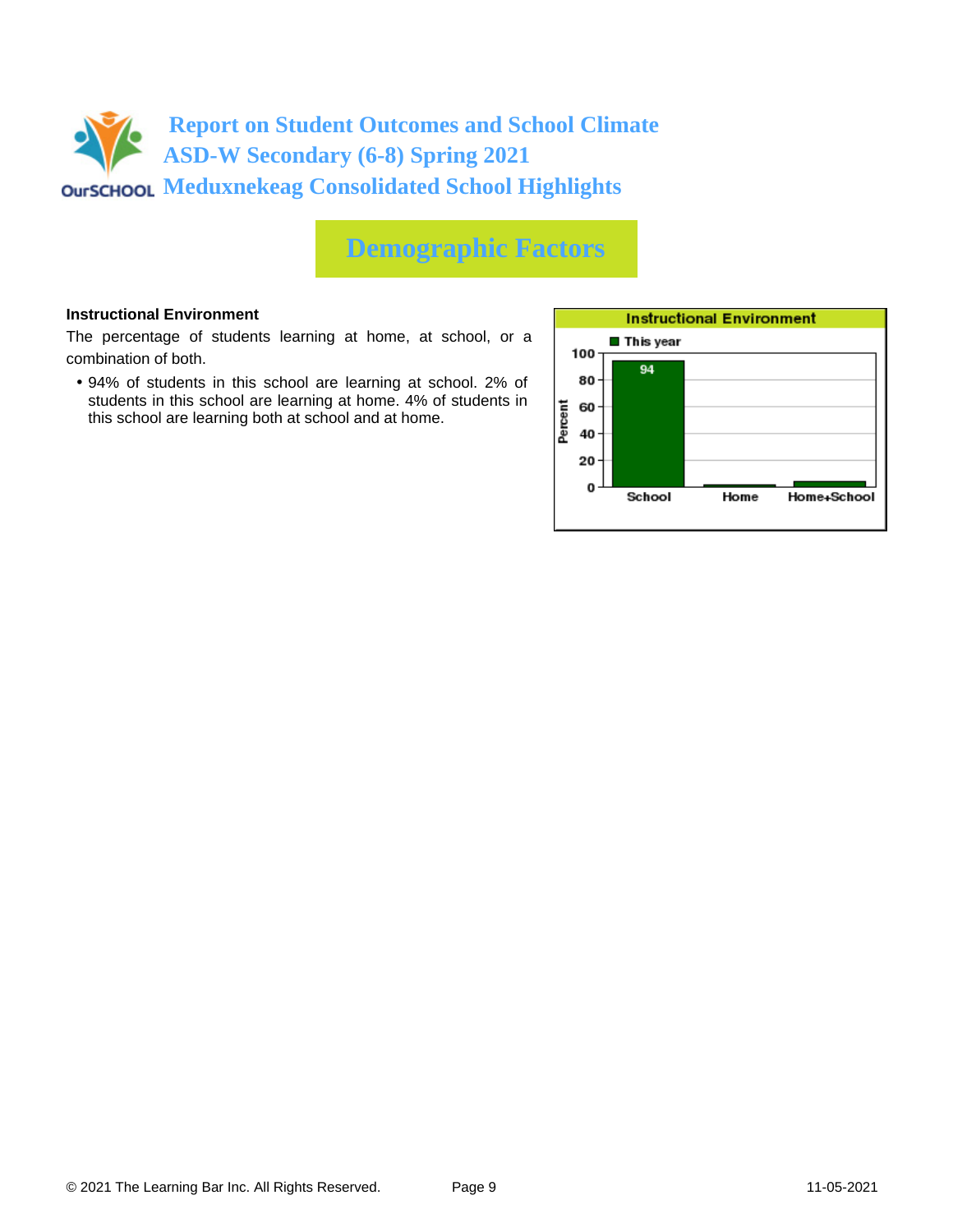

**Custom Measure**

### **% Enrolled in FSL (NB EECD)**

Enrolled in FSL - NB EECD Custom Question

The percentage of students that indicated they were enrolled in French Immersion.

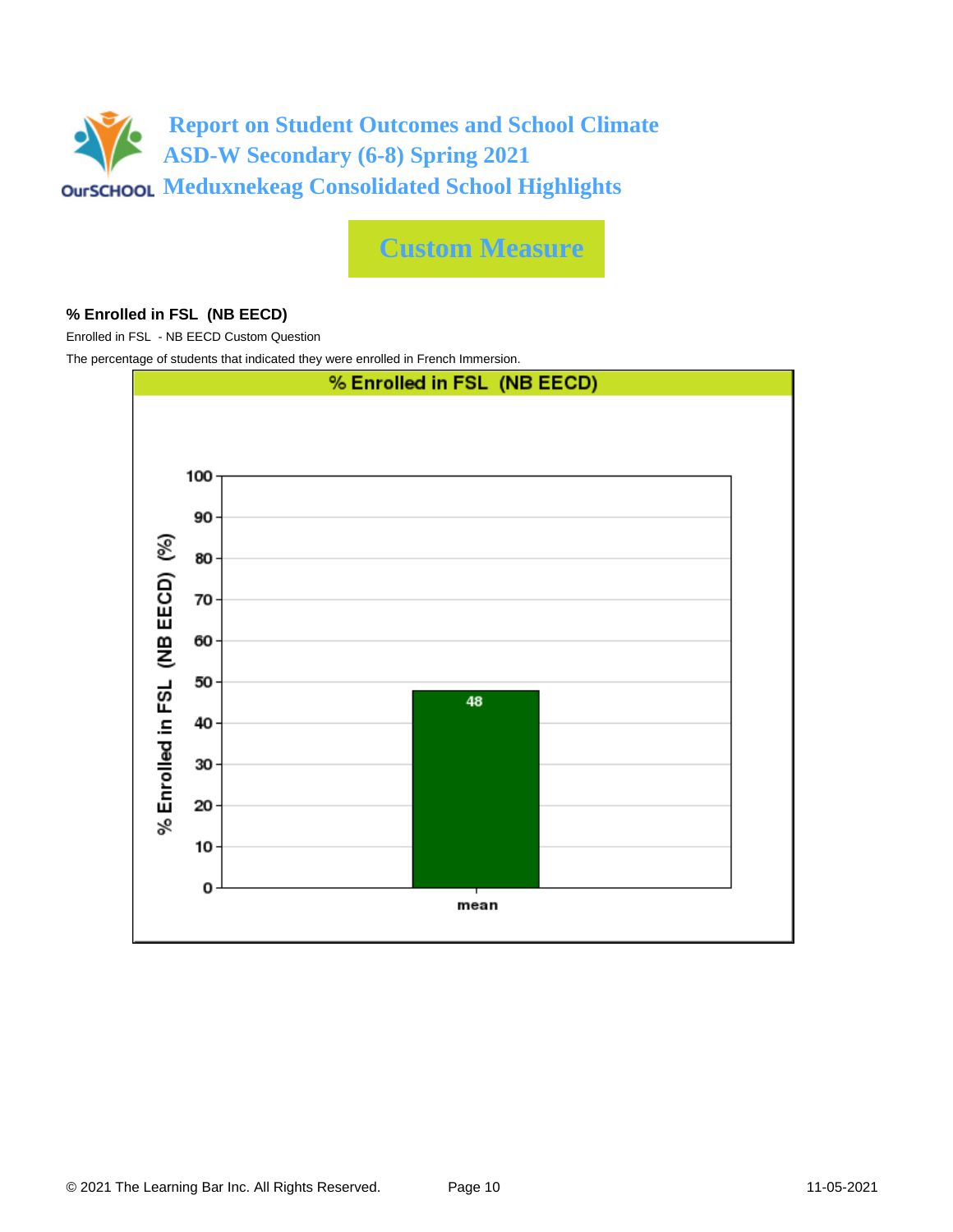

# **Multiple Choice Question**

**Students were asked: "Do you identify as a member of the LGBTQI2S (Lesbian, Gay, Bisexual, Transgender, Queer, Intersex, and Two-Spirited) community?"**

**- Yes (Yes)**

- **No (No)**
- **I prefer not to answer (NA)**

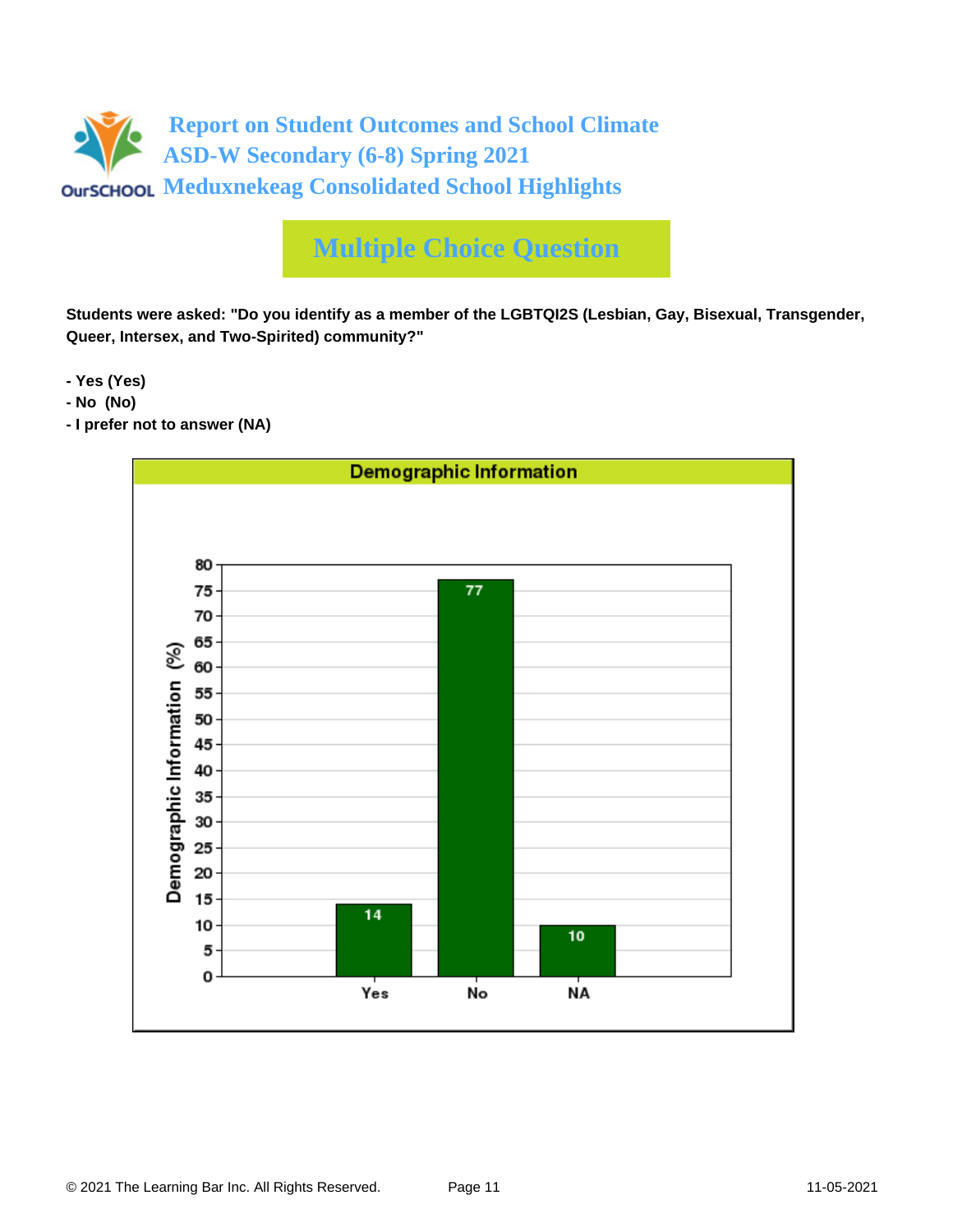

# **Multiple Choice Question**

**Students were asked: "My Teacher gives me feedback and helps me set goals for my learning."**

- **Never or Hardly Ever (Never)**
- **About Once a Week (Once)**
- **About 2-3 Times a Week (2to3)**
- **Almost Every Day (Almos)**
- **Every Day (Daily)**